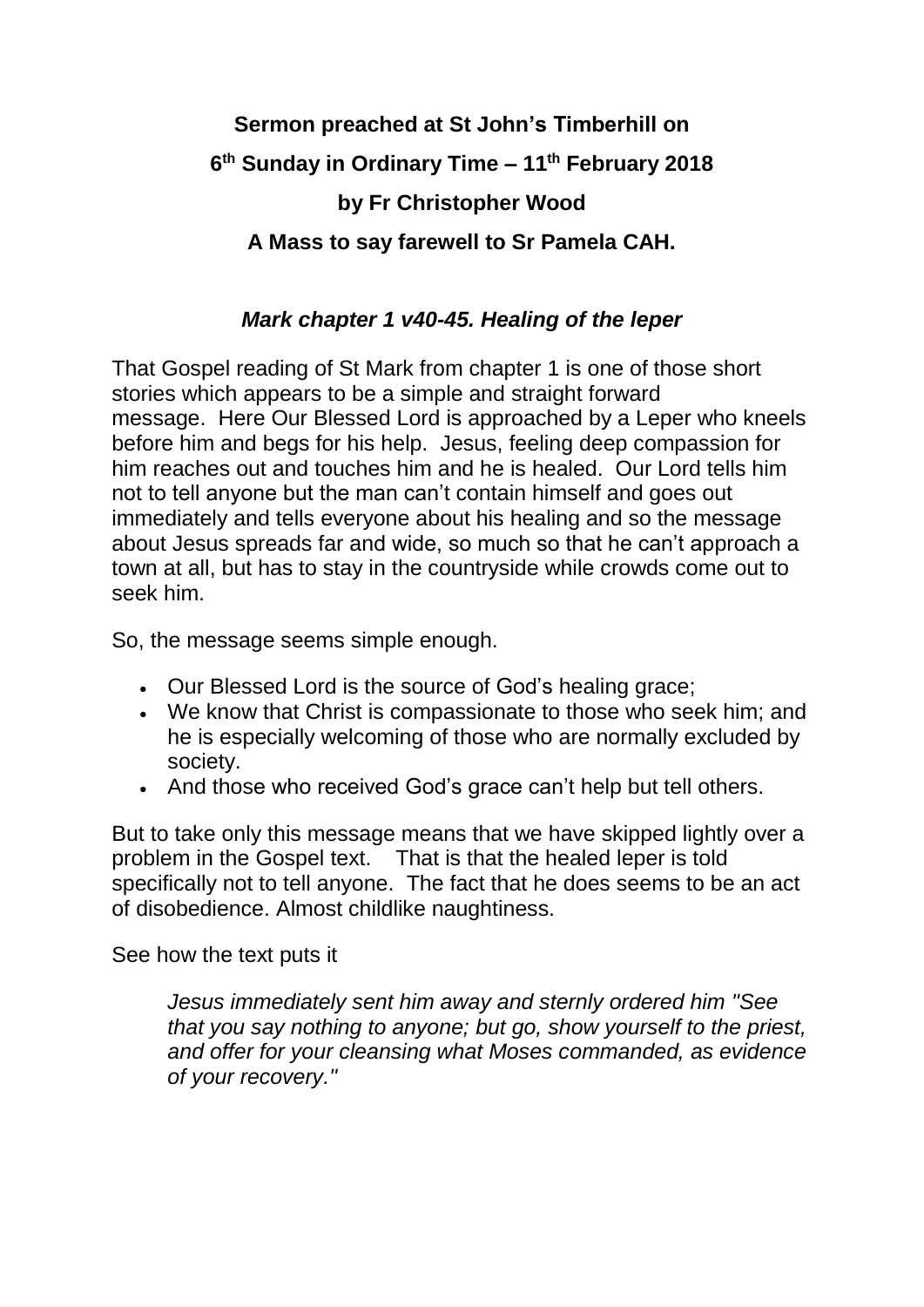This is not a light 'try not to tell too many people' or 'I would prefer it if we kept this to ourselves'. It says that he sternly warned him. The word here is a strong one. It means to scold or tell off or to censor. Our Lord did not intend these words to be taken lightly.

And his instruction, '*Say nothing to anyone* ...' It doesn't get clearer than that. Do not tell anyone about this. Rather, Christ wants him to show himself to the priest and to make the thanksgiving offering in the temple for his healing. But it appears that he does neither but rather goes straight out and does the very things that Our Blessed Lord warns him not to do.

What is going on here?

Let me suggest something to you. Our Lord is making clear to the man that healing is a good deal more than instant cure. As well as bodily health, wellbeing is much to do with being restored as part of a community and ensuring the grace of God is lived out in a new life of worship, discipline and thanksgiving.

This man, who has been excluded because of his leprosy from both community and worship in the temple is to reconnect with both and must make his contribution to the life of his people. His healing isn't simply a miracle for its own sake but for the sake of others and to be located within a life of dedicated service.

In my life I have worked a good deal in settings like prisons and hostels where many people had a history of drug and drink offences. The departments and organisations that specialised in working with addiction were often staffed by those who had found the grace to let go of their own addictions and were therefore deeply committed in helping others relinquish the grip of drink and drug addiction. That was their response to grace.

Encountering God's grace is never just about a personal miracle.

There is always something more.

You can probably think of examples. Remember Nelson Mandela ...I often wonder what he thought when he was finally released from prison ... when his freedom came ...would that be a moment of release and then relaxation for the rest of his life? Surely you would think so. No! He stepped up to the plate...became President, set up the truth and reconciliation commission... and led his country into the future. Others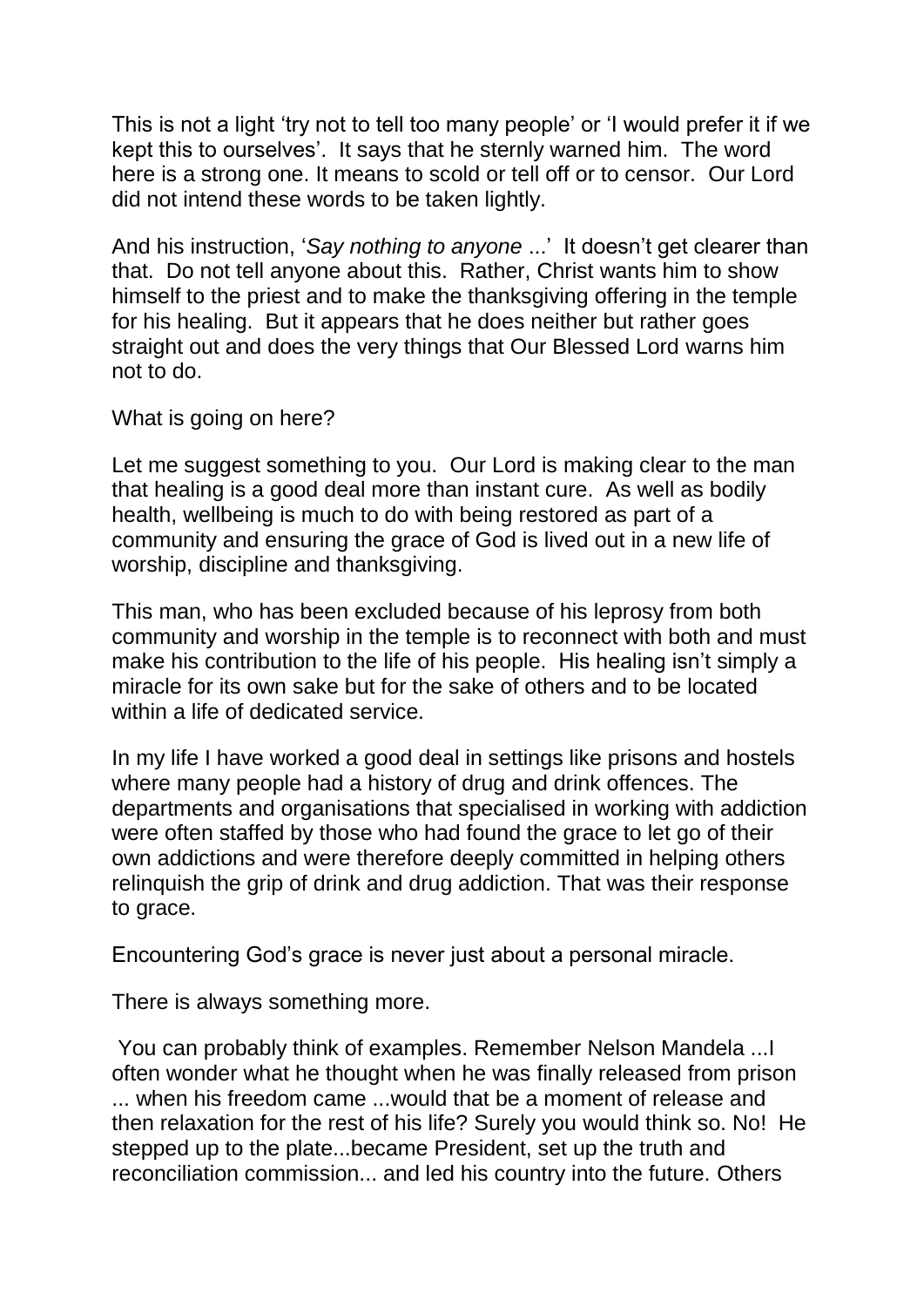may not have lived up to his ideals and his legacy, but what he did was remarkable. His release became for him, an opportunity to return to society and serve others.

Now that is where my words this morning shift to a much more local matter when it comes to living out God's grace.

For generations the history of this area, not just church members, but this area in the widest sense, has benefitted from the work and dedication of Sisters of the Community of All Hallows. The history of that Community and of this parish are woven together. Teaching, work with children, social work before we professionalized that concept to take most of the heart and soul out of it. Food parcels in the depression and in the war to those households that had great need but also had pride. Living out the Gospel as part of the implication of receiving God's Grace in a vocation to the Religious life.

Nuns have passed the baton of works motivated by faith in this parish for decades. Sister Pamela took on that role 17, nearly 18 years ago. And I want to mention especially the lives of young woman who found their way to the project at Little Portion behind Magdalene Street. Lives in whom her work and care made a vital difference. But also here in this parish. Hospitality and a human response to so many over the years. As well as caring for St Julian's Church, which is a gap I can hardly contemplate.

It would appear that as Sister Pamela moves on to a new life, offering hospitality on Mull, close to the Holy island of Iona, the baton is not to be handed on. The thread breaks. In sadness sister, we rejoice with you at your brave new step in your vocation.

In Ditchingham, at the convent, there is a holy spot, a simple grave yard. There you can see names of nuns one after another. Names I hear from strangers who visit both our churches, and they say "I was born here, or brought up round here" and straight away they talk about this sister or that, by name, who made a deep impression.

Sister, you will not be forgotten here. We thank you. Our prayers go with you. And we recognise the challenge. The baton now passes……to us, to respond to the grace received in OUR LIVES by living it out in the ways that we too respond to the needs of others.